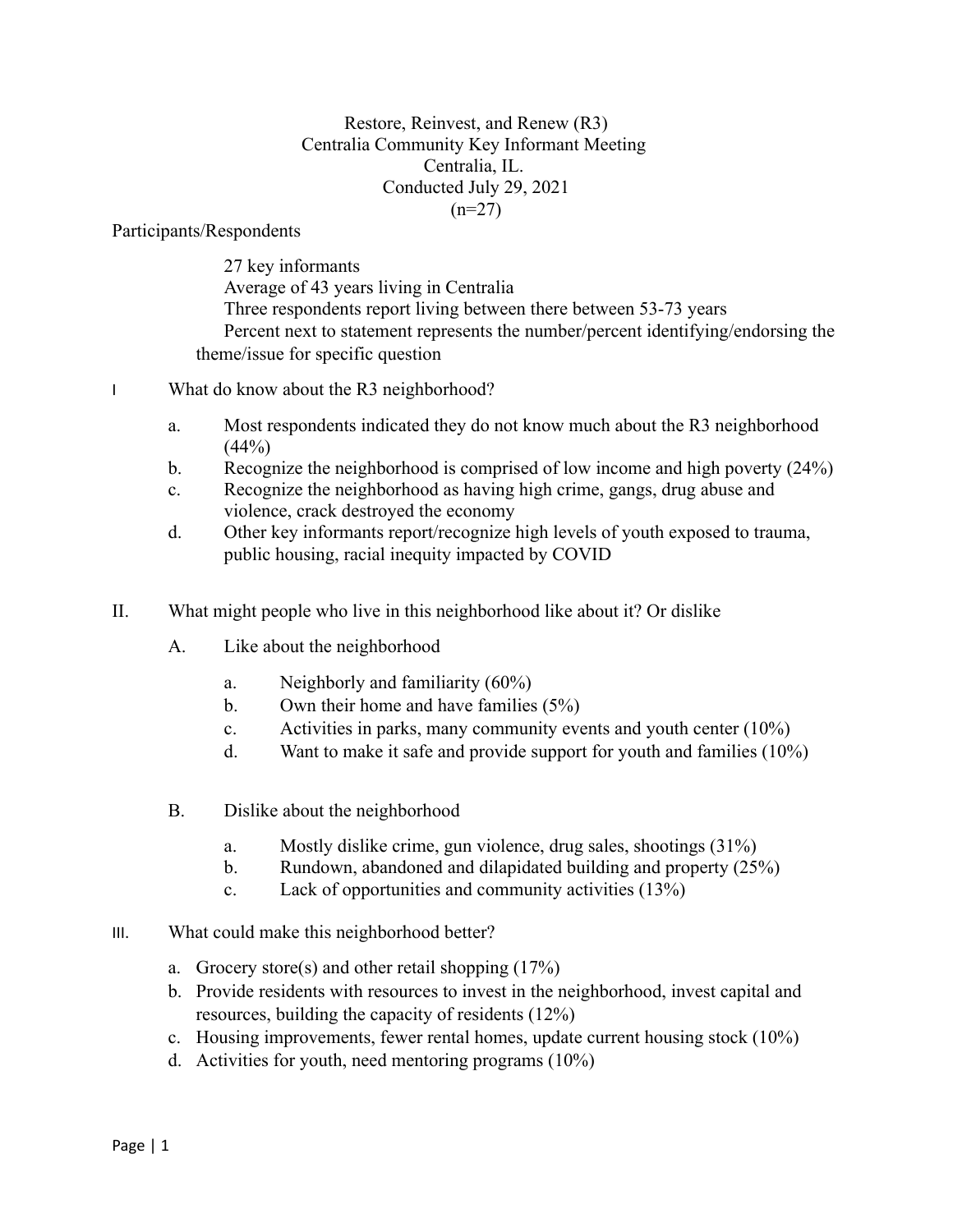- e. Increase police patrol, road enforcement (7%), more parks, extra playground (7%), more opportunities/jobs (7%), increase sense of safety (7%), parent participation  $(5\%)$ .
- f. Citizen pride (2%), transportation (2%), ask people what they need (2%) Improved roads, traffic management (2%).
- IV. What can you tell us about the youth that live in the neighborhood?
	- a. Need more to do, too much hanging round, unsupervised, little to do (41%)
	- b. Problems in school, struggle academically, truancy, exposed to trauma (23%)
	- c. Generational poverty, most youth eligible for free and reduced lunch (18%)
	- d. More guidance, need role models (14%)
	- e. Parents need to be involved in youth lives, lack of home training (effective parenting), families with addiction problems (14%)
	- f. Youth learn what they see, violence, witness crime, exposed to trauma, picking up the toxic environment (9%).
- V. How is the relationship with law enforcement in this neighborhood?
	- a. Need community policing back, more open conversations, law enforcement can be improved in terms of community relationships, stretched too thin (31%)
	- b. I have heard members of the neighborhood say they appreciate law enforcement presence, seems relatively good to me, but I am not very qualified to say (23%).
	- c. Unsure, not sure (15%)
	- d. Relationship is nonexistent, relationships are very poor, not well, prejudices on both sides (15%)
	- e. Relationships are good and bad, ups and downs, 50/50 (12%)
	- f. Need for mental health services knowledge gap, perhaps a service gap  $(4\%)$
- VI. What is the relationship with the court system in this neighborhood?
	- a. Don't know, unsure, non-applicable (93%
	- b. Courts don't hold feet to the fire  $(3\%)$
	- c. Court system is not favorable, discrimination of people of color (POC) (3%)
- VII. What are the barriers to getting good jobs in Centralia?
	- a. Lack of education, technical skills, job searching skills (27%)
	- b. Transportation, transportation on weekends, lack of license to drive (16%)
	- c. lack of job awareness, youth need exposure to different job types and opportunities (8%)
	- d. Need childcare, babysitters, especially evenings and weekends, (11%)
	- e. Unwilling to take pre-employment screenings, drug testing, background checks because of prior convictions (8%), lack of desire to work (8%), Need to be given chance  $(8\%)$  Type of work  $(5\%)$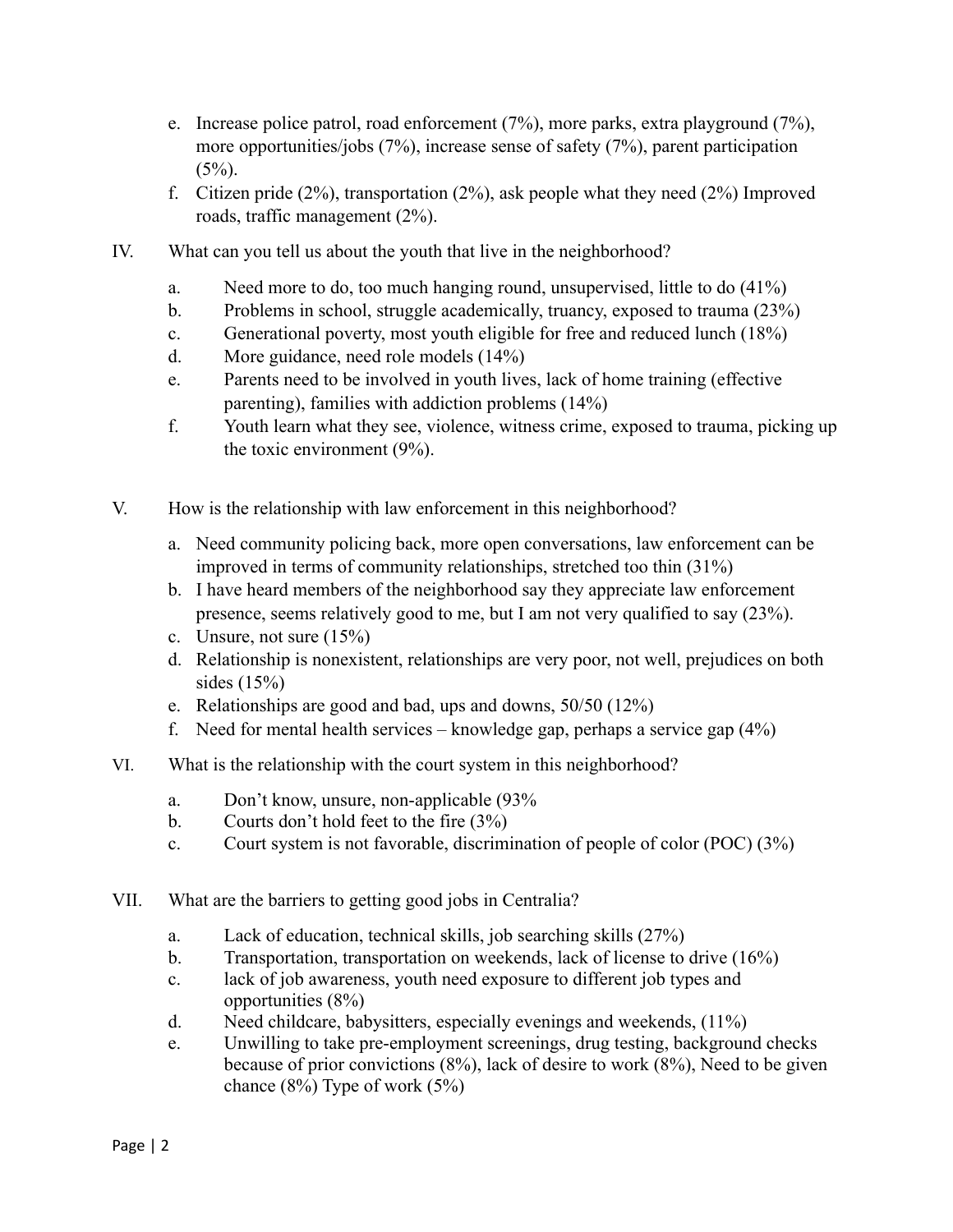- g. Need good connections for job, who you know, (3%), who you know, housing (3%), and flexible employers (3%)
- VIII. What resources are available and helpful and useful? (Percent mentioned by respondents)
	- a. Centralia community youth center (CCYC) 24%

| b.             | <b>BCMW</b>                 | 20%   |
|----------------|-----------------------------|-------|
| $\mathbf{c}$ . | <b>CRC</b>                  | 10%   |
| d.             | Housing Authority, Housing, | $8\%$ |

- e. Schools, education system 6%
- f. Drug counseling, SCT, OFA, drug counseling, Kaskaskia College, Spero, Mission Centralia, CMWCC, WIOA, DFS-CIL, Centralia job fair, Church programs, social media, career expo., Events at the park, KC, mental health services, (each mentioned one time)
- IX. What resources are missing in the community?
	- a. Job training, job searching services, job preparation services, life skills and soft skills training for youth (30%)
	- b. Recreation areas, CCYS building and ground need improvements, play areas, need pool (11%), youth mentorship, youth leadership, family activities (11%)
	- c. Not accessing existing resources, lack of knowledge and awareness (7%), build community relationships, central resources/connection organization or coalition to work with city, policy to work together (7%), Wraparound services, mental health
	- services inpatient beds, resources for developmental delayed youth (11%)
	- d. Affordable housing  $(4\%)$ , police involvement  $(4\%)$
- X. If you own a business in the neighborhood, how do you feel about it? (Only 4 responses)
	- a. Ensuring safety, particularly at night, need more police (50%)
	- b. More city involvement in community (25%)
	- c. Hard to get employees (25%)
- XI. What other information do you want to share?
	- a. Many of my employees lack reliable transportation, need transportation in area, Lack of easy, reliable transportation for those without licenses (15%)
	- b. If we don't make a change, the cycle will never be broken, and we will never get the violence out of our children. Need to understand childhood trauma and consequences, something to prevent them going down terrible paths (10%) Need to support youth, youth are our future, programs, activities, supervision, I feel this community works well together if they have a direction and leadership. Knowing the expectation or needs they work hard to meet them in a unified effort. (10%), Basic job skills, workforce training, Job prep needs to be established for the training of our youth, programs for basic job skills. Workforce training (10%), Park and rec place and activities- need a baseball diamond (10%), Sense of future for Centralia. Excited to see where the grant goes and what happens in the next phases, I am happy to help with anything I can.
	- c. Love to see the parents get involved (5%), Employer Needs: As a business owner,